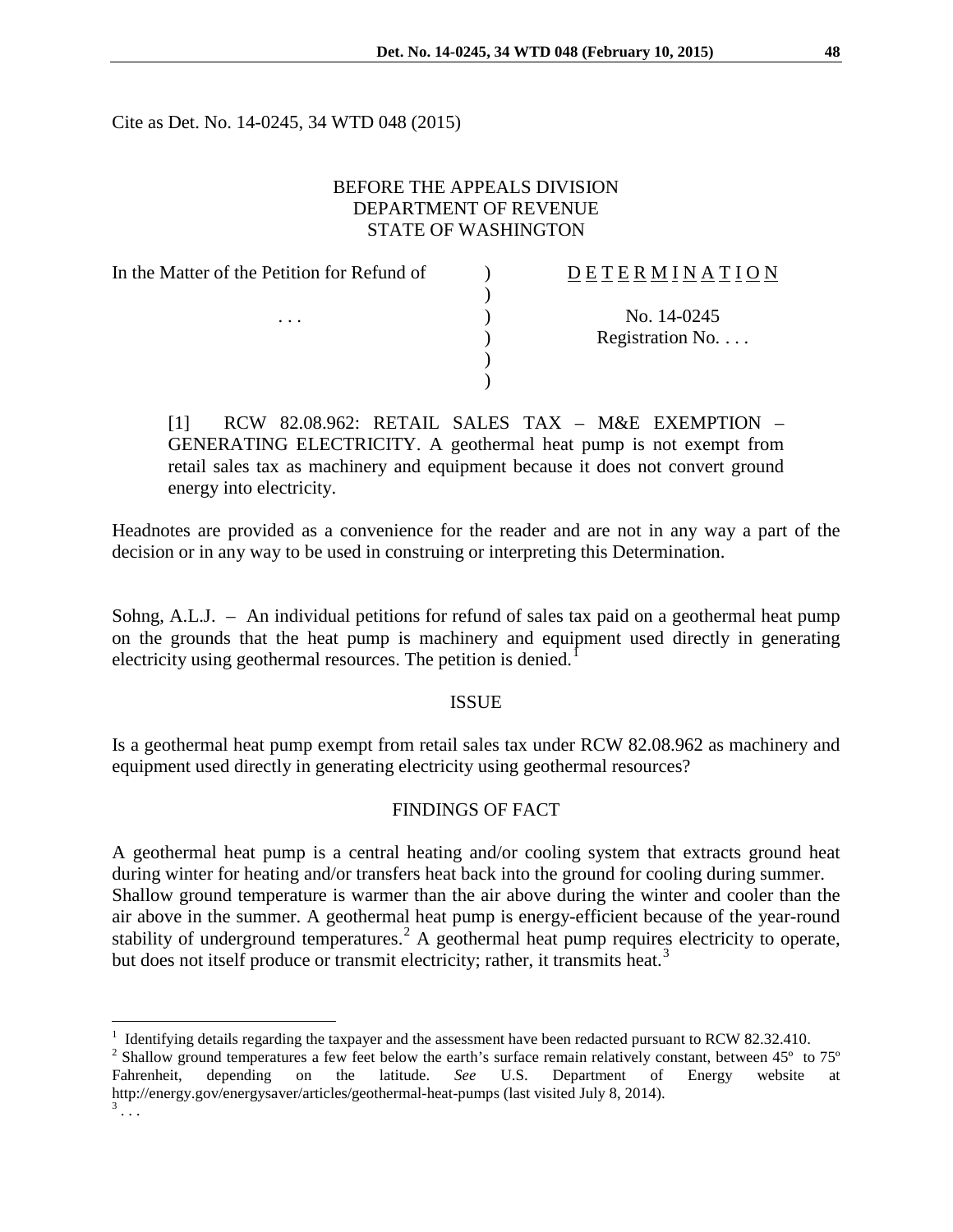[Taxpayer] is an individual who resides in . . . Washington. Taxpayer purchased and installed a five-ton . . . geothermal heat pump (the "Heat Pump") at his home. Taxpayer purchased the Heat Pump from [a supplier] and paid a total of \$..., including \$... in retail sales tax on the Heat Pump and on the labor involved in its installation.

On October 21, 2013, Taxpayer submitted a refund claim to the Department of Revenue (the "Department") for 75% of the sales tax he had previously paid for the Heat Pump and its installation, in the amount of \$. . . . By letter dated December 6, 2013, the Department's Taxpayer Account Administration division denied the refund claim on the grounds that the Heat Pump "does not store, transform, or transmit electricity for entry into or operation in parallel with electric transmission and distribution systems." Taxpayer appeals the denial.

### ANALYSIS

RCW 82.08.962 provides for a 75% sales tax refund on purchases of:

[M]achinery and equipment used directly in generating electricity using . . . geothermal resources . . . as the principal source of power, or to sales of or charges made for labor and services rendered in respect to installing such machinery and equipment . . . , but only if the purchaser develops with such machinery, equipment, and labor a facility capable of generating not less than one thousand watts of electricity.

RCW 82.08.962(1)(a), (c) (emphasis added). Under RCW 82.08.962(3)(a), machinery and equipment is "used directly" in generating electricity by geothermal resources "if it provides any part of the process that captures the energy of the ... geothermal resources, ... converts that energy to electricity, and stores, transforms, or transmits that electricity for entry into or operation in parallel with electric transmission and distribution systems." (Emphasis added.)

Thus, one requirement in order for the Heat Pump to be "used directly" in generating electricity is that it must convert energy into electricity. Taxpayer concedes that the Heat Pump does not itself generate electricity or convert another energy source into electricity. However, Taxpayer claims that the heat transmitted by the Heat Pump effectively replaces electricity to heat his home. In essence, Taxpayer argues that because the Heat Pump produces the equivalent heating that would result from the production of electricity, he is entitled to the exemption provided in RCW 82.08.962.

Here, the Heat Pump does not convert energy from the ground into electricity, as required by RCW 82.08.962(3)(a). Rather, the Heat Pump transmits heat from the ground to Taxpayer's residence to heat his home. Tax exemptions are strictly construed against taxpayers. *See Budget Rent-a-Car, Inc. v. Dep't of Revenue,* 81 Wn.2d 171, 500 P.2d 764 (1972); *Group Health Cooperative v. Tax Comm'n*, 72 Wn.2d 422, 429, 433 P.2d 201 (1967). Strict construction requires that the exemption provided in RCW 82.08.962 be limited to machinery and equipment that *actually* convert energy into electricity, not into heat or the "equivalent" of electricity. Because the Heat Pump does not convert ground energy into electricity, it is not used directly in generating electricity by geothermal resources. Therefore, the Heat Pump is not eligible for the exemption under RCW 82.08.962.